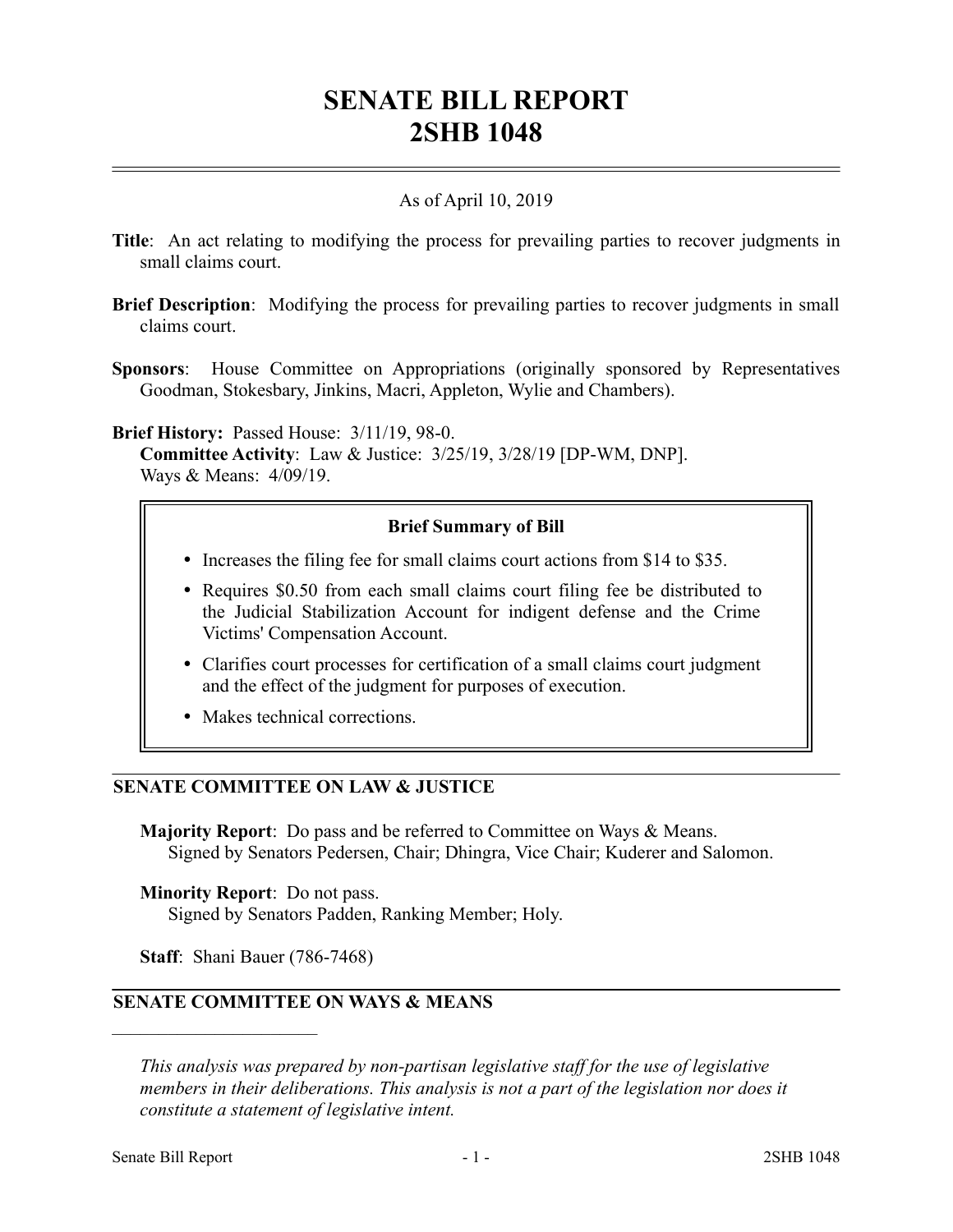**Staff**: Claire Goodwin (786-7736)

**Background**: Small claims court is a department of the district court. The hearing and disposition of a small claims court action are informal and generally the parties may not be represented by attorneys without permission from a judge. The parties may offer evidence through witness testimony and the judge may informally consult witnesses or otherwise investigate the controversy. The hearing and disposition of small claims court actions is informal, with the objective of dispensing speedy and quick justice between the litigants. The jurisdiction of the small claims court is limited to cases for the recovery of money where the amount claimed does not exceed \$5,000.

To file a small claims court action, the plaintiff must file a claim in a form prescribed by statute along with a \$14 filing fee. The responding party may file a counterclaim, crossclaim, or third-party claim by also paying a \$14 filing fee. In 2011, the Legislature added surcharges to various court filing fees to be deposited, in part, into a newly created Judicial Stabilization Trust Account. The account funds were to be used solely to support judicial branch agencies. Until July 1, 2013, a \$10 surcharge applied to any small claims court filing fee. From the surcharge, 75 percent was to be remitted to the state treasurer for deposit to the Judicial Stabilization Trust Account, and 25 percent was to be retained by the county.

Judgments of a district court of this state become a lien on any real estate of a debtor when the judgment is filed in the superior court lien docket of the county in which the real estate of the judgment debtor is located. If a losing party to a small claims court action fails to pay the judgment within 30 days or within another period ordered by the court, the judgment must be increased by any costs incurred by the prevailing party for enforcement. This includes the cost of certifying the judgment and fees incurred in filing an abstract or certified copy of the judgment in the superior court lien docket.

**Summary of Bill**: The fee for filing a small claims court action or filing a counterclaim, cross-claim, or third-party claim to a small claims court action is increased to \$35. From every filing fee, \$0.50 must be deposited into the Judicial Stabilization Account to be used to fund indigent defense through the Office of Public Defense. An additional \$0.50 of every filing fee must be deposited into the Crime Victims' Compensation Account and used to assist crime victims.

Upon entry of judgment in a small claims action, the judgement is certified as a district court civil judgment and shall be increased by any fees incurred in filing the judgment in the superior court lien docket of any county, any post judgment interest, and any other costs incurred by the prevailing party to enforce the judgment. The clerk of the small claims department must enter the civil judgment on the judgment docket of the district court. Like other district court judgments, once entered, garnishment, execution, and other process on execution provided by law may be issued. A certified copy of the district court judgment must be provided to the prevailing part at no additional fee. The prevailing party may file a transcript of the district court civil judgment or a certified copy of the district court judgment with superior courts for entry in the superior courts' lien dockets with like effect as in other cases.